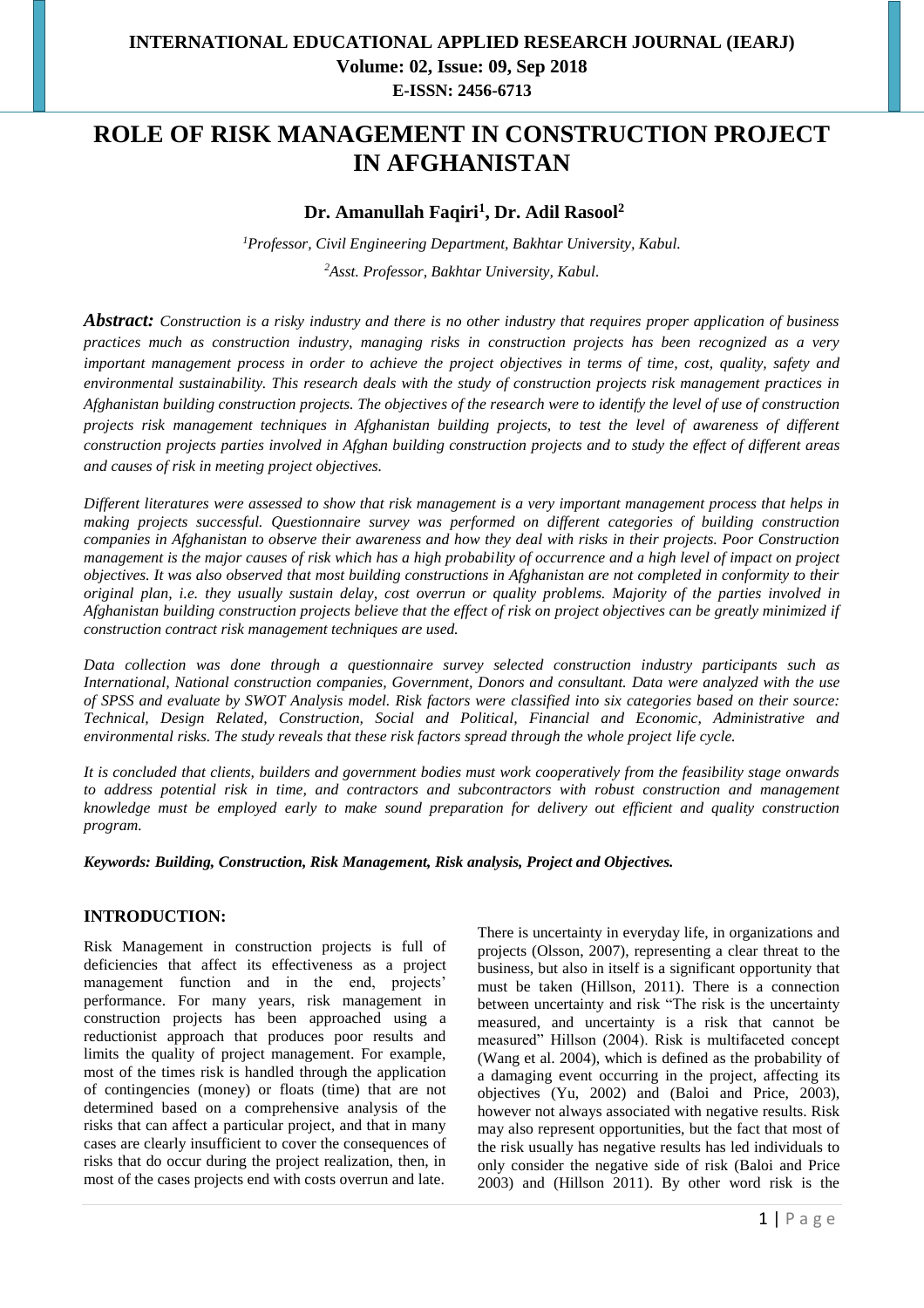systematic process of identifying, analyzing and responding to project risk, Literatures investigation is shows that risk management in construction projects is full of deficiencies that affect its effectiveness as a project management function and in the end, projects' performance. Risk is commonly defined as the possibility of loss, injury, disadvantages or destruction, risk arises when uncertainty has the potential to affect objectives. The Association of Project Management (2004) defined risk as "Any uncertain event or set of circumstances that, should it occur, would have an effect on one or more objectives". According to the literatures reviewed, risk has significant impact on a performance of any construction project i.e. it is an uncertainty that significantly affects project objectives. Risk constitutes an essential factor for consideration since it can affect both the cost-benefit analysis during the whole process of a project, and the demand, production costs, execution time, and financial variables (Picard & Andrieu 2012). Even though this study is necessary in every project, it is especially relevant when we talk about megaprojects, where these issues are a reality.

Any projects or any activities have start and end point, similar concepts are used in the engineering world to systemize projects over time, The term project life cycle is used as a management tool to improve a project's performance, literature divided the project life cycle in deferent various number but generally it is consider in six phases and starting with Pre-project phase followed by Planning and design, Contractor selection, Project mobilization, Operations, and Close-out and Termination phase. Meanwhile Risk management itself has sex steps in construction projects such as Planning, Risk identification, Qualitative risk analysis, Quantitative risk analysis, Risk response planning and Risk monitoring and control (Dey, 2012) and (Project Management Institute, 2008), furthermore, it is an expanding field which literature has shown can be used not only for control against loss, but also as a way to attain greater rewards (Dey, 2012) and (Wu & Olson, 2008). To make an effective and efficient risk management it is necessary to have a proper and systematic methodology and, more importantly, knowledge and experience of various types. As example, we should have knowledge of the unforeseen events that may occur during the execution of a project, on the actions that work well or not when one of these events happens, on ways to assess a risk or estimate the likelihood that it will occur, and so on.

In absence of an effective project risk management function has several negative consequences for participants in a project due to lack of preventive action against the risks and uncertainty that any project presents, as example, the lack of prevention against the risk of scope definition of a project, or environmental hazards or communication risks, between others, leads to delays, significant increases in costs and contractual disputes, among others.

Preliminary recent research results in Chile have shown that companies that hire construction services on a recurring basis do not systematically apply risk management practices in projects, which has resulted in negative consequences for the performance of projects (Wolbers, 2011) and (Howard and Serpell, 2012). Another research is done by Additionally, (Palma 2007) on claims and contract disputes in a number of construction projects, had reflected the occurrence of a number of risks that were not well analyzed or integrated by either parties, customers or contractors, and that were one of the main causes of some of those claims and disputes.

This research aims are to address the problems of risk management in construction projects from a knowledgebased approach and through a system perspective and it is role in construction projects in Afghanistan. Thus, a research effort whose ultimate purpose is to develop a risk management system based on knowledge, to support risk management in construction projects for companies and organizations in Afghanistan. This will provide a methodology based on best practices, an assessment tool of risk management based on this methodology, the ability to propose improvements for risk management based on the detection of gaps during evaluation, and the availability of a knowledge base that supports the risk management and has the ability to acquire knowledge from experiences obtained in the implementation of construction projects. Finally, the results of this research will allow both client and contractor first, to develop a risk management function based on best practices, and second to improve the performance of this function along the realization of new projects.

The risk management function from a knowledge-based perspective which does not exist in most of the organizations and companies in Afghanistan it is; in the best practices model that it will be developed and used as a benchmark for evaluation and improvement, and finally in that it will provide an instrument for evaluating current risk management functions applying a maturity model that will be fitted to the conditions of projects performed by Afghanistan base organizations and companies.

Implementation of construction project in Afghanistan is one of the most challenge for client and contractor, here is uncertainty in everyday life, such as security, lack of capacity, Budget, social and law problems, Instability of government and other external and internal environment. The main objective of this research is to study the impact of risk management on construction projects success in Afghanistan.

In Afghanistan at the moment there is no academic assessment of risk on construction projects it is the first time that a new academic research is being written in this case.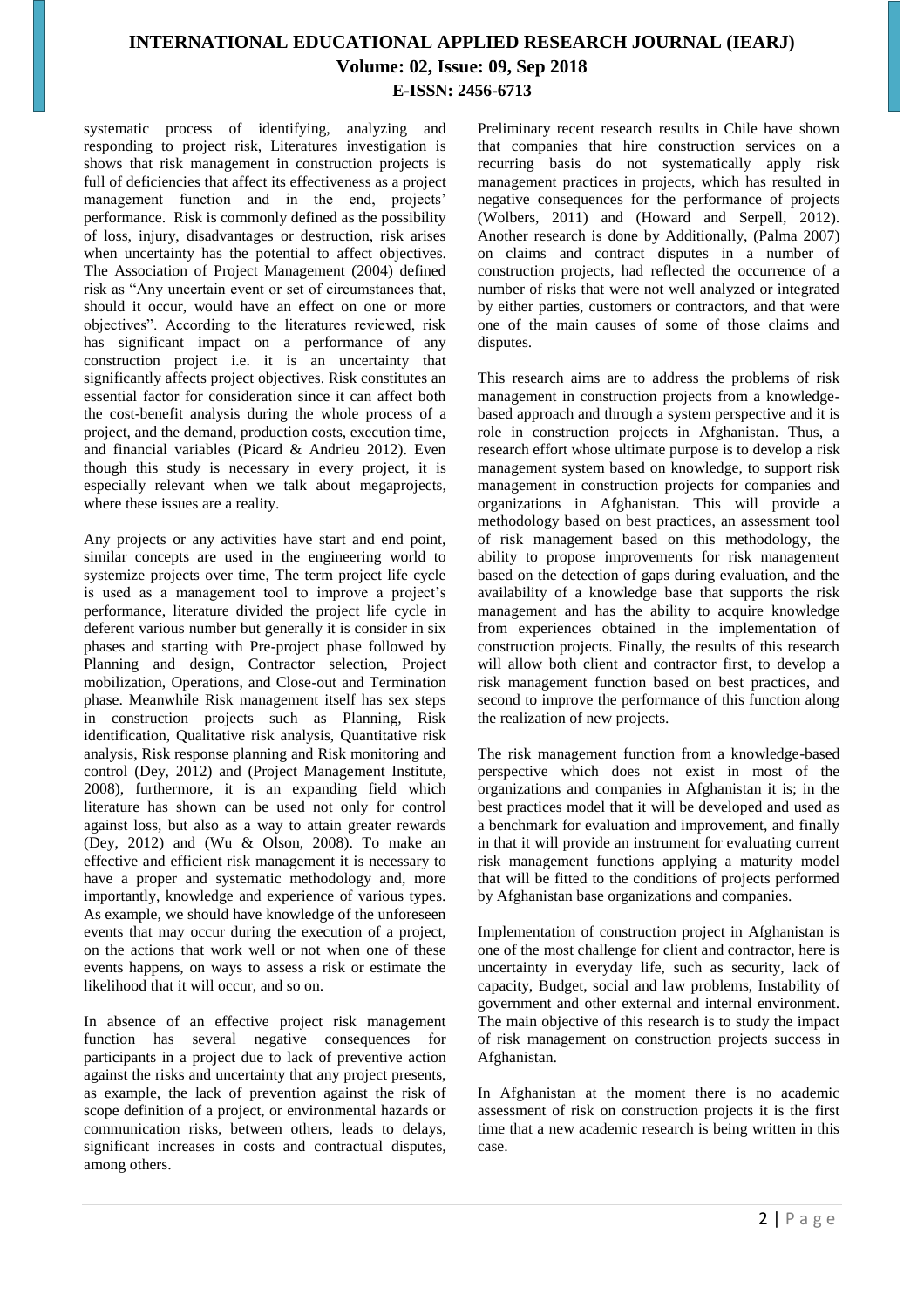Infrastructure Services Department ISD is one of the technical department of Ministry of Education for construction of Schools, dormitories, Teacher Training Institutes, Islamic education buildings, kindergarten, Main office for ministry administrative... A case study is conducted in this research in ISD/MoE to find level of risk in school construction projects. The case-study is only covered World Bank funded projects under Education Quality Improvement project.

#### **LITERATURE REVIEW:**

An extensive review of international project risk assessment and management was conducted during the initial phase of the research effort. Previous research suggests that construction activity is particularly subject to more risks than other business activities because of its complexity; a construction project usually requires a multitude of people with different skills and interests and the coordination of a wide range of disparate, yet interrelated, activities. Such complexity is further compounded by the unique features of a project and many other external uncertainties. And also, in general, there is an absence of literature that has focused on the practices, results or development of risk assessment and management techniques for Afghanistan construction projects.

Madau (2009), mentioned that project control and risk management contribute to, and how it can be used effectively in ensuring project success and identify the factors that contribute to project success. The results of the questionnaire were processed and analyzed by using a spreadsheet application. The main findings indicated that project controlling and risk management have a significant influence on performance of the project and therefore on the success of the company. It was also found that effective earned value management contributes positively to the project success. By strengthening and focusing more on project controlling and risk management methods and processes, the performance of projects should improve.

Roozbeh (1995), discussed the attitude of large U.S construction firms toward risk and determined how the contractors conduct construction risk management through a survey of the top 100 contractors. The study showed that in the recent years contractors are more willing to assume risks that accompany contractual and legal problem in the form of risk sharing with the owner. The survey also found that contactors assume the risk associated with actual quantities toward the practice of defensive engineering is determined.

Shou et al. (2004), identified twenty-eight critical risks associated with international construction projects in developing countries and categorized them into three hierarchy levels (Country, Market and Project), of which 22 were evaluated as Critical or Very Much Critical based on a 7-degree rating system. The top 11 critical risks are:

Approval and Permit, Change in Law, Justice<br>Reinforcement, Local Partner's Creditworthiness, Partner's Creditworthiness, Political Instability, Cost Overrun, Corruption, Inflation and Interest Rates, Government Policies, Government Influence on Disputes and Termination of JV. The risks at Country level are more critical than that at Market level and the latter are more critical than that in Project level. For each of the identified risks, practical mitigation measures were provided and evaluated. Almost all of the mitigation measures were perceived by the respondents to the survey as effective using a 7-degree rating system.

Thomas and Toakley (1999), studied the use of risk management in the conceptual phase of the construction project development cycle in the Australian construction industry through a survey. It was found that while most respondents were familiar with risk management; its application in the conceptual phase was relatively low, even though individuals were willing to embrace change.

Li Bing et al. (1999), identified the risk factors associated with international construction joint ventures (JVs) from and ''integrated'' perspective. The risk factors were grouped into three main groups: (1) Internal; (2) Projectspecific; and (3) External. The study examined the most effective mitigating measures adopted by construction professionals in managing these risks for their construction projects in East Asia. Based on an international survey of contractors, it was found that the most critical risk factors exist in the financial aspects of JVs, government policies, economic conditions, and project relationship. When entering a foreign construction market in the form of a JV, a foreign construction company could reduce its risks if it would carefully select its local partner, ensure that a good JV agreement is drafted, choose the right staff and subcontractors, establish good project relationships, and secure a fair construction contract with its client.

#### **Theoretical framework:**

In this research theory is divided in three parts; the first part is a description of a project organization structure and project phases. Its purpose is to provide a reader with general information about a construction project and projects life cycle. The second part definition of risk and uncertainty introduces concept of risk management and provides definitions of terms used in this process. Finally, discus risk in construction projects, theoretical concept of risk management process and methods used for risk assessment are presented. Some risks which occur commonly in the construction industry are, for example security, natural disaster such as floods, avalanche, erosion, land sliding, weather and planning, design issues, problems with material, accidents, labor issues, budget decencies, inflations, completion delay, etc. Risks can vary in character and have different impacts on a project. In spite of this, risk management is not widely used within the construction industry.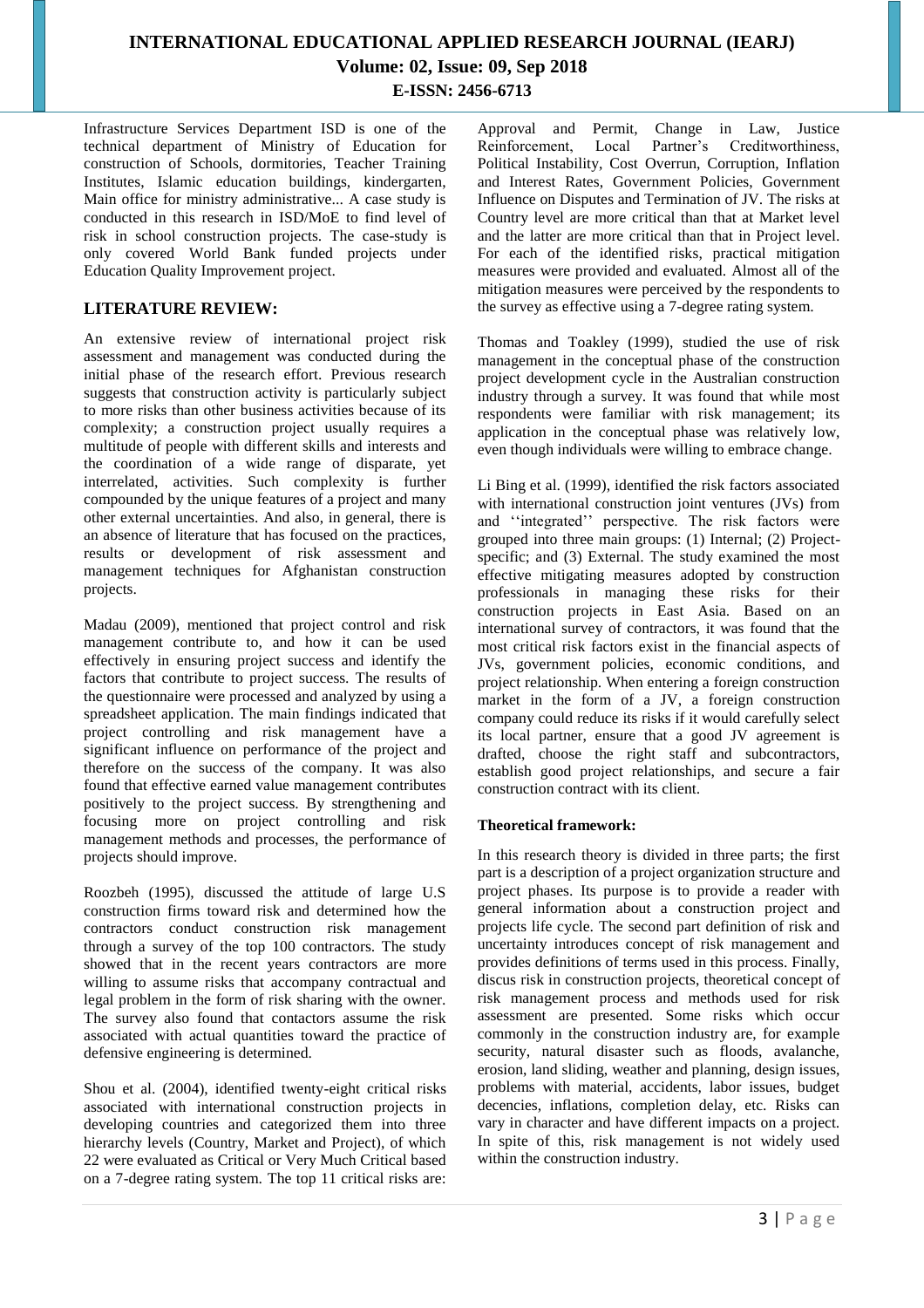#### **Theoretical model and variables:**

Three independent variables and seven dependent variables are in this research, the independent variables are: Risk Identification, Risk Assessment and Risk Response for the Construction Companies, the dependent variable are: Achieve the quality standards, comply with technical Specifications, Adherence to Schedule, no

#### **Independent Variable Dependent Variables**

lawsuits or claims, Within the planned Budget, Scope definition and Ability to keep future work.

#### **Conceptual Research Model:**

The model of this research consists of two types of variables, the independent variable and dependent as shown at the figure# 3.1



**Figure 3. Theoretical Research Model**

#### **METHODOLOGY:**

Main sources of data for this research are the data gathered from the literature and through a questionnaire survey from the key staff and managers of construction companies, Donor's, projects manager, sr. engineers (government) and construction projects consultant. Literature review includes books, journal articles, magazines articles, and internet articles on Risk Management in construction field practices and experience, meanwhile a case study is conducted in ISD/MoE from the World Bank funded projects. Questionnaires mostly concentrated in Risk Management in construction projects in Afghanistan, Risk consideration in construction projects, uncertainty, risk related to security, risk priority in construction projects in Afghanistan, Impact of risk in construction projects in the last two decades… The data collected from the construction industry via the questionnaire survey is then processed by the means of statistical analysis for the purpose of generalizing its findings, as much as possible, to the entire construction industry rather than the targeted sample. Following, these findings will be an input to a simple spreadsheet file developed to aid the contractors working in the construction industry in preparing

effective risk management processes for their new projects in Afghanistan. The case-study is done inside the ministry of education the data is collected directly from related directorate such as Finance department, Infrastructure department, general plan department and general education departmen in the ministry of education.

#### **Problem Statement:**

In this research, I tried to define the risk management practices by literature and compare with Afghanistan project Risk management; success in construction project is indicated by its performance in the achievement of project time, cost, quality, safety and environmental sustainability objectives (Zhou et al. 2007). Despite the efforts by all players in the construction industry and in infrastructure many construction projects in Afghanistan and generally in the region and the world run a high risk poor performance by being well over budget and significantly late. The construction industry generally has poor cost and schedule performance. The industry has a reputation for time and cost overruns. One of the reasons of the bad performance is that the construction industry is one of riskiest of all business types (Clough et al. 2005).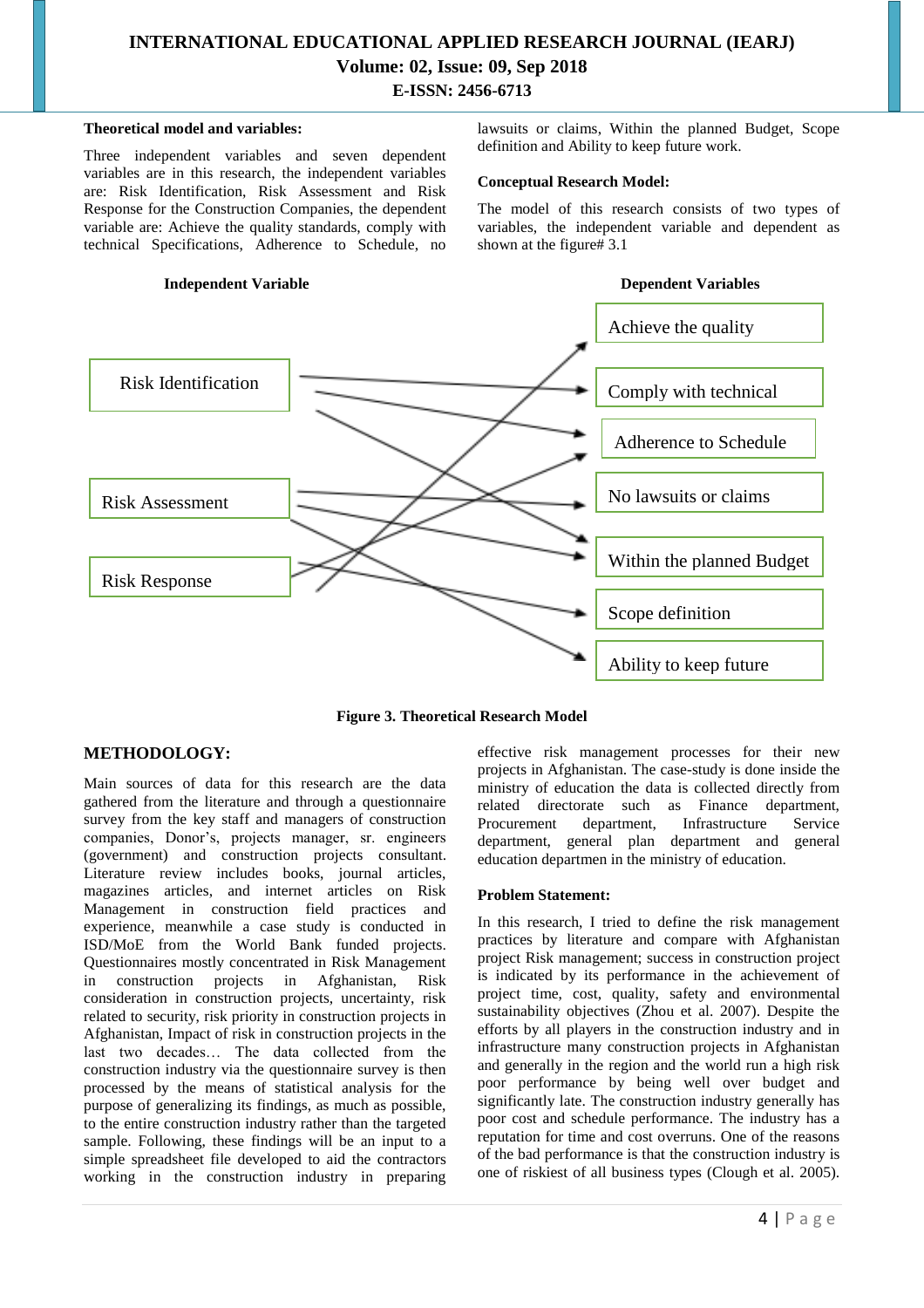While some degree of poor cost and time schedule performance is inevitable in construction projects, it is possible to improve risk management strategies to minimize their negative impact and thus improve the project performance. Risk management is usually starting with planning of implementation, the risks at construction project planning stage include poor scope definition, poor estimating and development of a budget based on incomplete data. The risk management practices required at this stage include risk profiling and identification, the architect and engineer selection process, construction site review and validation, needs identification and validation and preliminary budget and schedule development (Wallace and Blumkin, 2007).

#### **OBJECTIVES:**

- 1. To identify the level of use of construction risk management techniques in Afghanistan building projects
- 2. To study the effect of applying construction risk management techniques in meeting project objectives
- 3. Studying a case of school construction, in ISD/MoE to get in-depth information about the impacts of risk.

The last objective was modified since it was not believed to be fully achieved by the research. Hence the new specific objective is:

To study the effect of different areas and causes of risk in meeting project objectives.

#### **RESEARCH HYPOTHESIS:**

The following hypotheses were tested in this research:

- 1. There is an impact exists between Risk identification and project success (time, quality & Budget)
- 2. Risk management is not considered in construction projects in Afghanistan it caused that Afghan Government can't complete annually planned projects up to 50%.

#### **Sample and Sampling technique:**

Two sampling procedures were used due to the nature of respondents to be involved in the study. List of companies, consultant, contractors, Donor's, project manager, sr. project Engineers and clients based in Kabul. The 210 questionnaires are distributed hard copy and through email, 128 numbers is returned the questionnaires. The case study is directly done by face to face interview and documented by the related

departments.

#### **Instruments:**

A questionnaire containing five sections was developed to facilitate data collection. The first section aimed to collect the background information of the respondents, e.g. their name, position, Agency, phone and email

The second section included the respondents' opinion on the impact of risk management process through the different risk factors on implementation of construction projects, e.g. Security, social, technical, financial, political, and natural disaster. The third section included and investigate the level of consideration of risk in construction projects in Afghanistan in the past 10 years and prioritization of risk consideration in construction projects. The fourth section of the questionnaire is impact of risk in cost, time and quality. The fifth section respondent will list of those factors which have direct impact in construction projects in Afghanistan.

#### **Data Analysis:**

Analysis is an interactive process by which answers are examined to see whether the results are relevant to each research question (Backstrom & Hursh-Cesar, 1981). Quantitative statistical analysis for questionnaire was done by using Statistical Package for Social Sciences SPSS.

SWOT Analysis is done to determine the relationship between the independent and the dependent variables in the research, meanwhile test the effect of risk in different phase of project cycle in construction projects in Afghanistan

#### **SWOT Analysis:**

In this research, the method is used for evaluation of data is SWOT analysis model.

**Strength:** this refers to the strong key advantages of your business has (best, capacity of products, quality and quantity of products)

**Weakness**: this refers the disadvantages of your business has (gaps, lose, avoids…)

**Opportunity:** elements in the environment that the business or project could exploit to its advantage (external environment, potential, strategic aspects, financial, market…)

**Threat**: elements in the environment that could cause trouble for the business.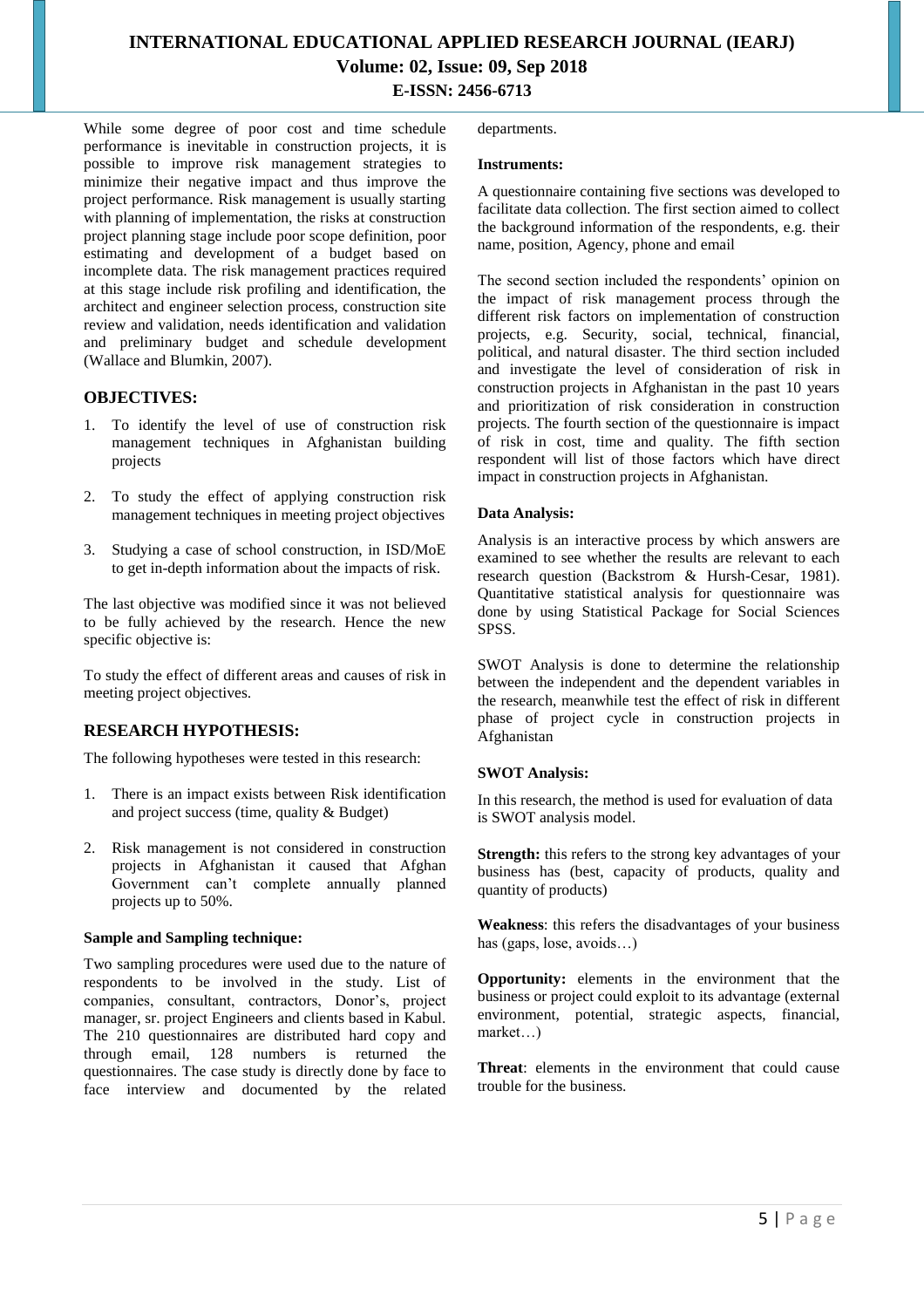## **INTERNATIONAL EDUCATIONAL APPLIED RESEARCH JOURNAL (IEARJ)**

# **Volume: 02, Issue: 09, Sep 2018**

**E-ISSN: 2456-6713**



**Figure 4.1: SWOT Analysis**

| S <sub>no</sub> | <b>Internal strength</b>                                                                      | Weight | Rating         | <b>Weighted score</b> |  |  |  |
|-----------------|-----------------------------------------------------------------------------------------------|--------|----------------|-----------------------|--|--|--|
| 1               | Existing of professional personal (T)                                                         | 10%    | 3              | 0.3                   |  |  |  |
| 2               | Largest construction across the county $(C)$                                                  | 12%    | $\overline{4}$ | 0.48                  |  |  |  |
| 3               | Multiplicity of donors for financial supporting<br>(F)                                        | 10%    | 3              | 0.3                   |  |  |  |
| $\overline{4}$  | Good design and project planning (T)                                                          | 8%     | 3              | 0.24                  |  |  |  |
| 5               | More experiences in construction $(C)$                                                        | 11%    | $\overline{3}$ | 0.33                  |  |  |  |
| 6               | Change of the structure management (O)                                                        | 6%     | 3              | 0.18                  |  |  |  |
|                 | <b>Internal weaknesses</b>                                                                    | Weight | Rating         | <b>Weighted score</b> |  |  |  |
| $\mathbf{1}$    | Strong Bureaucracy (O)                                                                        | 10%    | $\overline{2}$ | 0.2                   |  |  |  |
| $\overline{2}$  | Weak coordination among donors (F)                                                            | 10%    | $\mathbf{1}$   | 0.1                   |  |  |  |
| 3               | Lack of transparency in laws and principles<br>(0)                                            | 5%     | 1              | 0.05                  |  |  |  |
| $\overline{4}$  | Lack of on time meeting with stuff (O)                                                        | 7%     | $\mathbf{1}$   | 0.07                  |  |  |  |
| 5               | Lack of strong enthusiasm among practitioners<br>for updating themselves (O)                  | 5%     | 1              | 0.05                  |  |  |  |
| 6               | Lack of the skilled labors in the site for<br>constructing. (C)                               | 6%     | 1              | 0.06                  |  |  |  |
| <b>Total</b>    | 2.36                                                                                          |        |                |                       |  |  |  |
|                 | <b>Opportunities</b>                                                                          | Weight | Rating         | <b>Weighted score</b> |  |  |  |
| $\mathbf{1}$    | Receiving high budget from donors (F)                                                         | 10%    | 3              | 0.3                   |  |  |  |
| $\overline{2}$  | Enthusiasm among donors to support ISD (O)                                                    | 9%     | $\overline{2}$ | 0.18                  |  |  |  |
| 3               | Enthusiasm among the people for helping of<br>ISD engineers in the site (S)                   | 8%     | 1              | 0.08                  |  |  |  |
| $\overline{4}$  | High social satisfaction from ISD (S)                                                         | 6%     | $\mathbf{1}$   | 0.06                  |  |  |  |
| 5               | Schools construction is the center of senior<br>authorities' attention of the government. (O) | 6%     | 1              | 0.06                  |  |  |  |
| 6               | Improvement of techniques (T)                                                                 | 12%    | 3              | 0.36                  |  |  |  |
|                 | <b>Threats</b>                                                                                | Weight | Rating         | <b>Weighted score</b> |  |  |  |
| $\mathbf{1}$    | Political changes (S)                                                                         | 4%     | $\mathbf{1}$   | 0.04                  |  |  |  |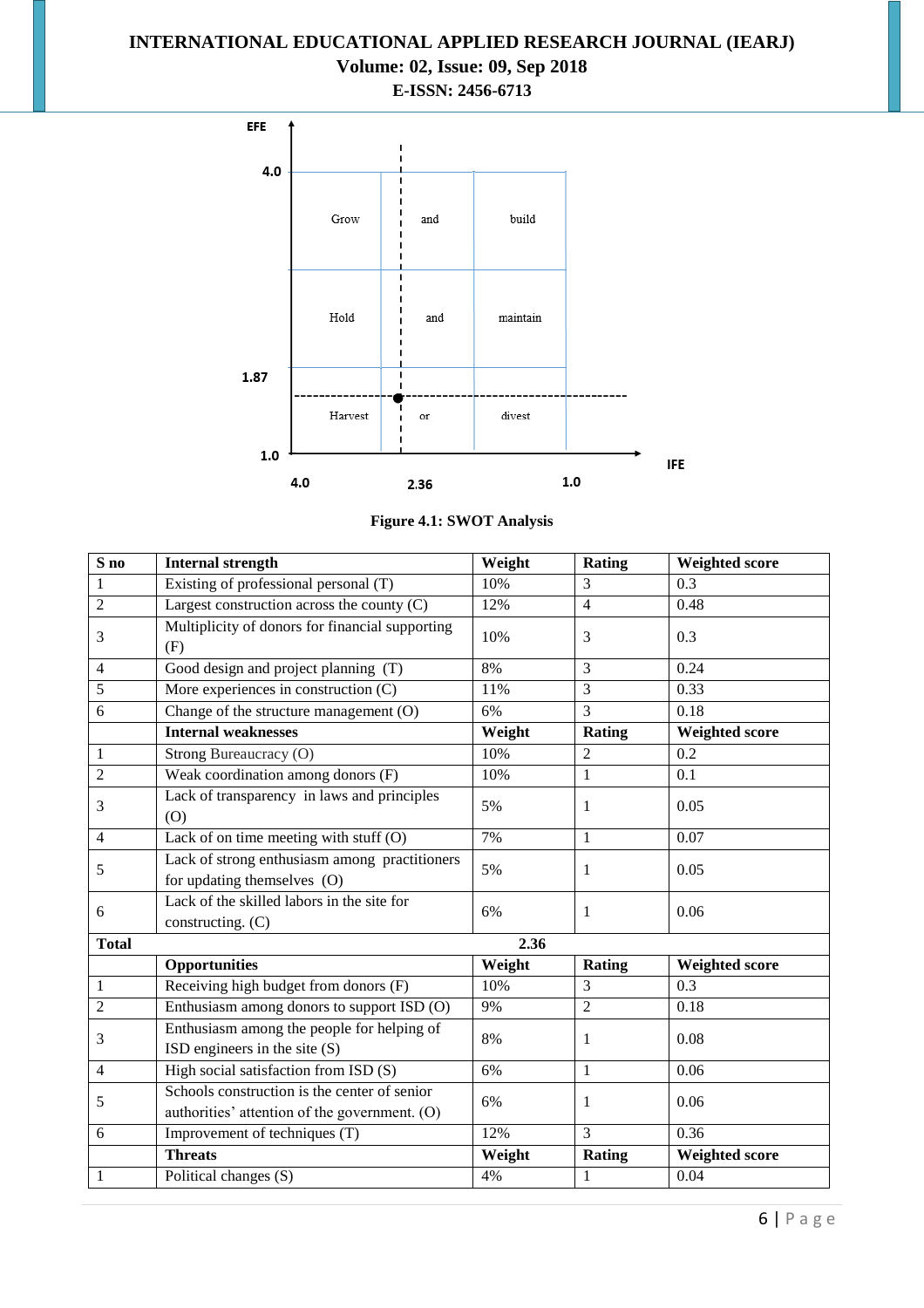**E-ISSN: 2456-6713**

| $\mathfrak{D}$ | Social challenges (S)                                                                                        | 10%  | 2 | 0.2  |
|----------------|--------------------------------------------------------------------------------------------------------------|------|---|------|
|                | Security challenges (S)                                                                                      | 12%  | 3 | 0.36 |
| $\overline{4}$ | Increasing of the price of the materials $(S)$                                                               | 5%   |   | 0.05 |
|                | Complexity and bureaucracy inside of relative<br>organization to ISD. (O)                                    | 7%   |   | 0.07 |
| 6              | Lack of resources (land, materials and labors)<br>are able to increase the risk in construction<br>projects. | 6%   |   | 0.06 |
|                | Work in deprived and under war areas can<br>create the risk in construction projects.                        | 5%   |   | 0.05 |
|                | <b>Total</b>                                                                                                 | 1.87 |   |      |

#### **FINDINGS:**

In this study, financial risk is higher than other aspects due to so many reasons the prominent reasons that effect on this field. In Afghanistan, most of projects are funded by different donors, the donors are not transferring the budget on time to the government or contractors account, practically it had very bad affect in construction projects implementation, either some projects will terminate after contract, meanwhile lack of financial capacity and long payments process system performance bond, bank guarantee etc. The payment terms should reflect the progress of the work and the parties should have the required financial backing from a reliable source. Delay in allotment, donors not transfer the money as promised plan, deficiency of budget, inflation… the study also pointed that preliminary budget development process in most projects was done without the involvement of professionals. There were some projects that were closed before construction works, as the initially anticipated budget was not feasible. In many projects, contractors and consultants were forced to work within unfavorable client financial schedules resulting in incomplete and poor design and delay in construction works. There was strong relationship between designs done in less than two months and the occurrence of variations, change orders and design changes during construction.

The location of the site is very important and should be selected very carefully because it can lead to additional risks like political risk. The stability, material supply

interruptions, mobility and access should all be considered during bid and contract agreement. The study shows site selection and site topographic survey usually don by client, the contractor is not aware during the implementation the site will change by community or land have social problem, any change in land have direct affect both in time and cost.

The research shows (1.64) that construction or implementation stage in Afghanistan is one of the most critical and challengeable phase which will affect by security, miss management, accident, injuries,

unavailability of technical staff, lack of understanding of the system and the technology, transportation, environmental hazard…

The research shows project management in Afghanistan is poor (1.72) this mean managers were appointed prior to the plan and design process in most projects, this meant that most projects were conceived with inaccurate information since there was no professional input at the planning phase in most projects, the implementation technical team is hiring late and going to the site without project orientation and project risk management guidance.

Social and politics are unstable in Afghanistan, as it is showed in the table4.15 (1.67) the projects managers are not considering the external and internal project implementation strategy, most of the construction material and technical staff coming from neighbor countries, if the border closed for some time it will have direct effect in project, meanwhile risks that are especially significant when the construction is on a host government's site/country. The host country might interfere in the bidding and construction process by changing laws and standards. The contractor needs a secure environment for performing the construction and should be clearly stated in the bid as well as the contract document.

#### **RECOMMENDATIONS:**

The research project identified ineffective risk management practice at construction projects in different stage or life cycle especially during the project planning stage. The recommendations are listed as bellows:

1. Since lack of awareness was identified as a major cause for not having enough confidence for using risk management techniques, regular trainings and workshops on the subject need to be provided for the parties involved in building construction projects. All parties should be encouraged to take part and participate in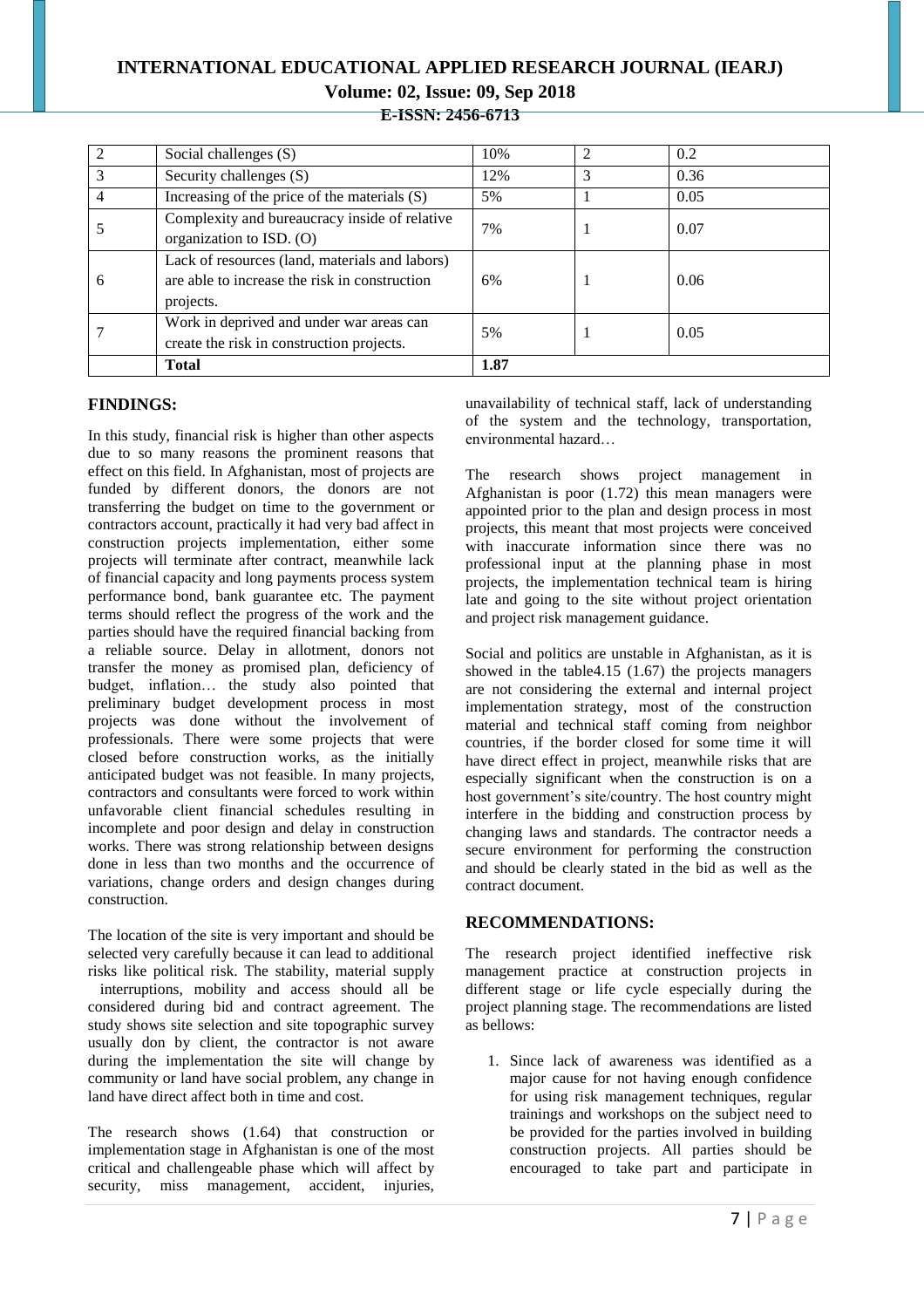trainings and workshops and try to increase their knowledge of risk management.

- 2. A special attention should be given to managing Financial and Contractual areas
- 3. Establishing a risk management team is highly<br>recommended in the Afghan building recommended in the Afghan building construction projects.

#### **LIMITATION OF THE RESEARCH:**

The scope of this research is limited to the study of risk management practice in Afghanistan construction projects. Hence, the research involved contractors, National clients (government and international DONOR's). Profitable NGO's, national and DONOR's) Profitable NGO's national and international construction companies in Afghanistan. It was difficult to have access with international DONOR's and UN agencies to collect the data only few of them, most of the managers are working in building construction companies were not willing to return the questionnaire on the set date claiming they were busy and limitation of time for collecting the data. Time limitation, the time for research and collecting the data was too short for this thesis.

#### **CONCLUSIONS:**

The purpose of this research project was to evaluate the effects of risk in construction projects in Afghanistan in consideration of different phase in project life cycle. Risk management is recognized as an important exercise in order to achieve better performance of construction projects. The complexity and risk of building projects is increasing by the day as more ideas are emerging, the primary aim of every construction project is to achieve project goals within available cost, with best possible quality and within a specified period of time. This means meeting client's requirement with minimum possible cost, with required quality and within the specified time, any action or event that may affect the achievement of these goals or objectives is a project risk. Majority of building participants are familiar with risk management in relation to safety measures against hazards. Construction projects in Afghanistan and generally in the region and the world run a high risk of being well over budget and significantly late. While some degree of cost and time schedule risks is inevitable in construction projects, it is possible to improve risk management strategies to minimize their negative impact, Afghanistan's construction industry poor construction budget and schedule performance informed the need for this study.

#### **REFERENCES:**

I. Dey, P. K. (2012). Project risk management using multiple criteria decision-making technique and decision tree analysis: A case study of indian, oil refinery. Production Planning & Control, 23(12), 903-921.

- II. Mojtahedi, S. M. H., Mousavi, S. M., & Aminian, A. (2008). Fuzzy group decision making: A case using FTOPSIS in mega project risk identification and analysis concurrently. International Conference on Industrial Engineering and Engineering Management, 1-3, 1769-1773.
- III. Wu, D., & Olson, D. L. (2008). Supply chain risk, simulation, and vendor selection. International Journal of Economics, 114(2), 646-655.
- IV. Project Management Institute, 2012. A Guide to the Project Management Body of Knowledge ('PMBOK® Guide') 5th edition, Project Management Institute, Inc.
- V. Passwell, R. E. (2009). A new paradigm for transportation planning. Planning Advisory Service Report, (557), 115-VI.
- VI. PMI (Project Management Institute). (2008). A guide to project management body of knowledge. (4th ed.). Upper Darby, PA: PMI.
- VII. De Palma, A., Picard, N., & Andrieu, L. (2012). Risk in transport investments. Networks & Spatial Economics, 12(2), 187- 204.
- VIII. Wu, D., & Olson, D. L. (2008). Supply chain risk, simulation, and vendor selection. International Journal of Production Economics, 114(2), 646-655.
- IX. Palma, M. (2007). Causas de reclamos en proyectos de construcción y formas de reducir su ocurrencia (Causes of claims in construction projects and ways to reduce their ocurrence). M.Sc. Thesis. Pontificia Universidad Católica de Chile.
- X. Yu, Z. (2002). Integrated risk management under deregulation. Power Engineering Society Summer Meeting, IEEE, 3, 1251- 1255.
- XI. Hillson, D. (2011). Dealing with business uncertainty. Unloaded from: http://www.riskdoctor.com/briefings.
- XII. Hillson, D. (2004). Efective opportunity management for projects – exploiting positive risk. New York, EE.UU: Marcel Dekker.
- XIII. Baloi, P. & Price, A. (2003). Modelling global risk factors affecting construction cost performance. International Journal of Project Management, 21(4), 261–269.